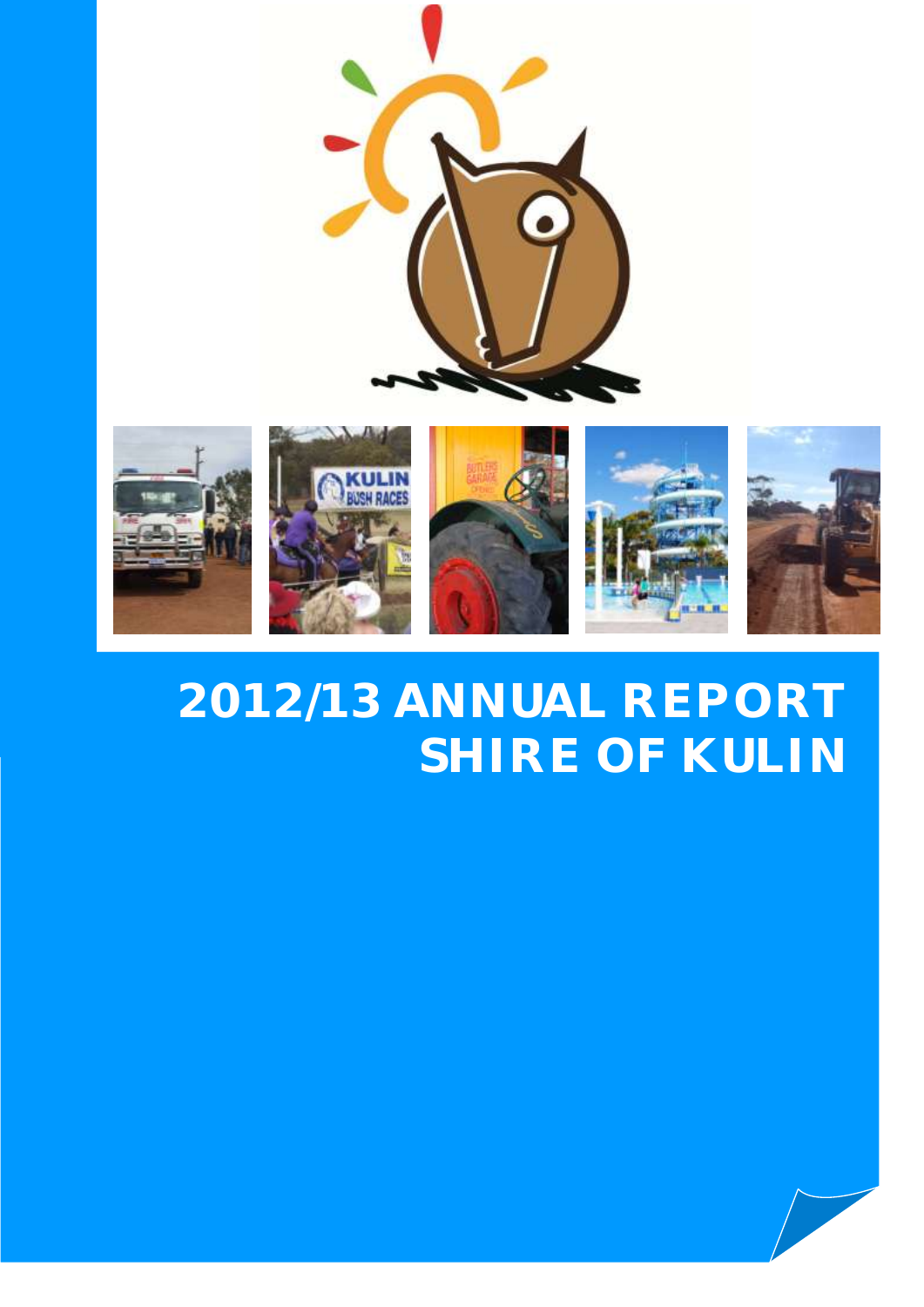

#### **SHIRE OF KULIN Administration Centre**

24 Johnston St PO Box 125 KULIN WA 6365 T: (08) 98801204 F: (08) 98801221 E: enquiries@kulin.wa.gov.au Office Hours 8.30am - 4.30pm Monday - Friday

#### **KULIN RESOURCE CENTRE**

38 Johnston St PO Box 125 KULIN WA 6365 T: (08) 98801021 F: (08) 98801061 E: rcmgr@kulin.wa.gov.au Office Hours 8.30am - 4.30pm Monday - Friday

#### **FREEBAIRN RECREATION CENTRE**

Gorge Rock - Lake Grace Rd PO Box 125 KULIN WA 6365 T: (08) 98801000 F: (08) 98802000 E: reccentre@kulin.wa.gov.au Please call the centre for opening hours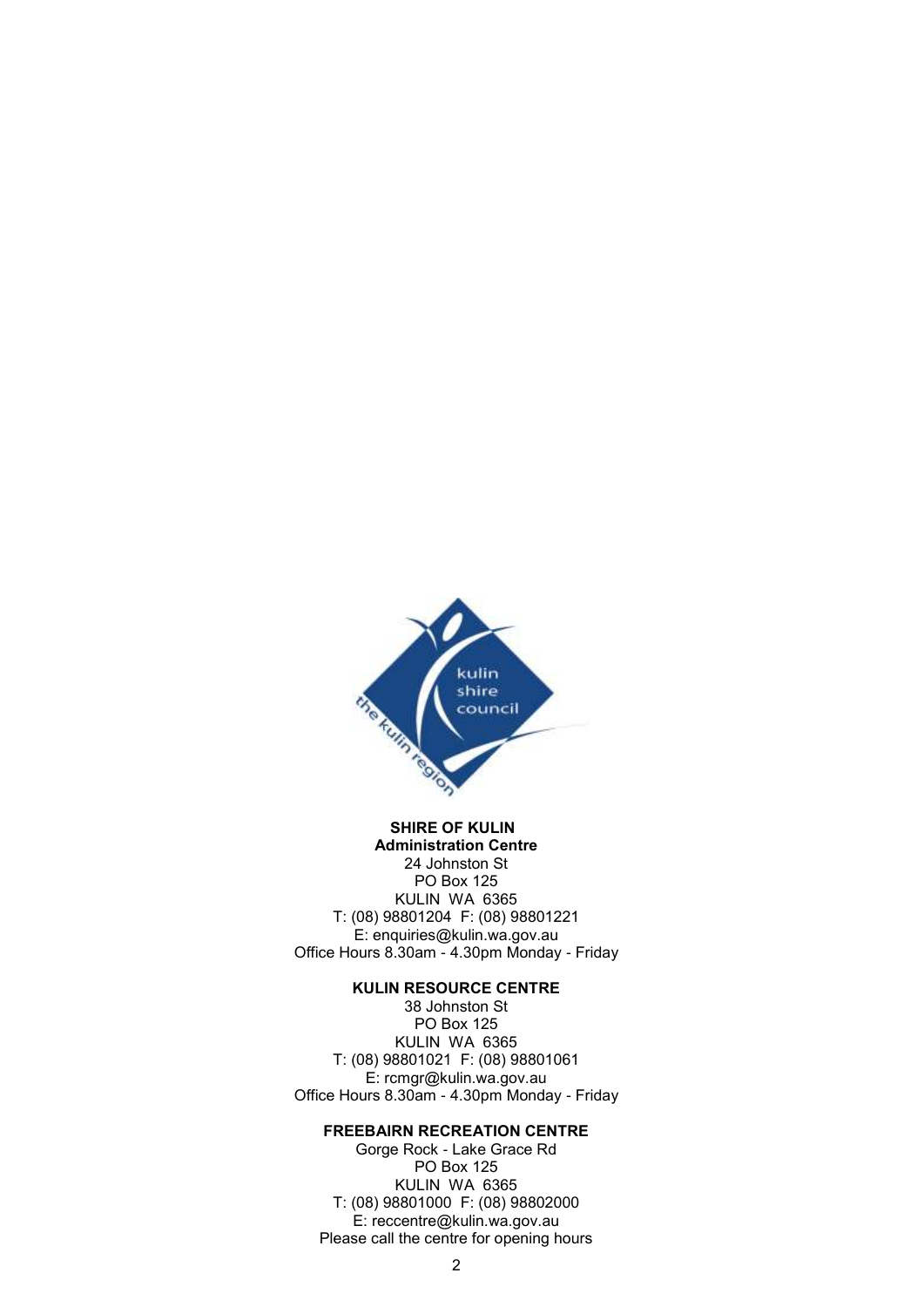| <b>Elected Members</b>                  | 4  |
|-----------------------------------------|----|
| <b>Council Staff</b>                    | 5  |
| <b>Presidents Report</b>                | 6  |
| Chief Executive Officer's Report        | 7  |
| Deputy Chief Executive Officer's Report | 8  |
| <b>Transport Services Report</b>        | 9  |
| Leisure Services Report                 | 10 |
| <b>Community Resource Centre Report</b> | 11 |
| <b>Childcare Centre Report</b>          | 12 |
|                                         |    |

## **APPENDIX**

Annual Financial Report

Auditor's Report

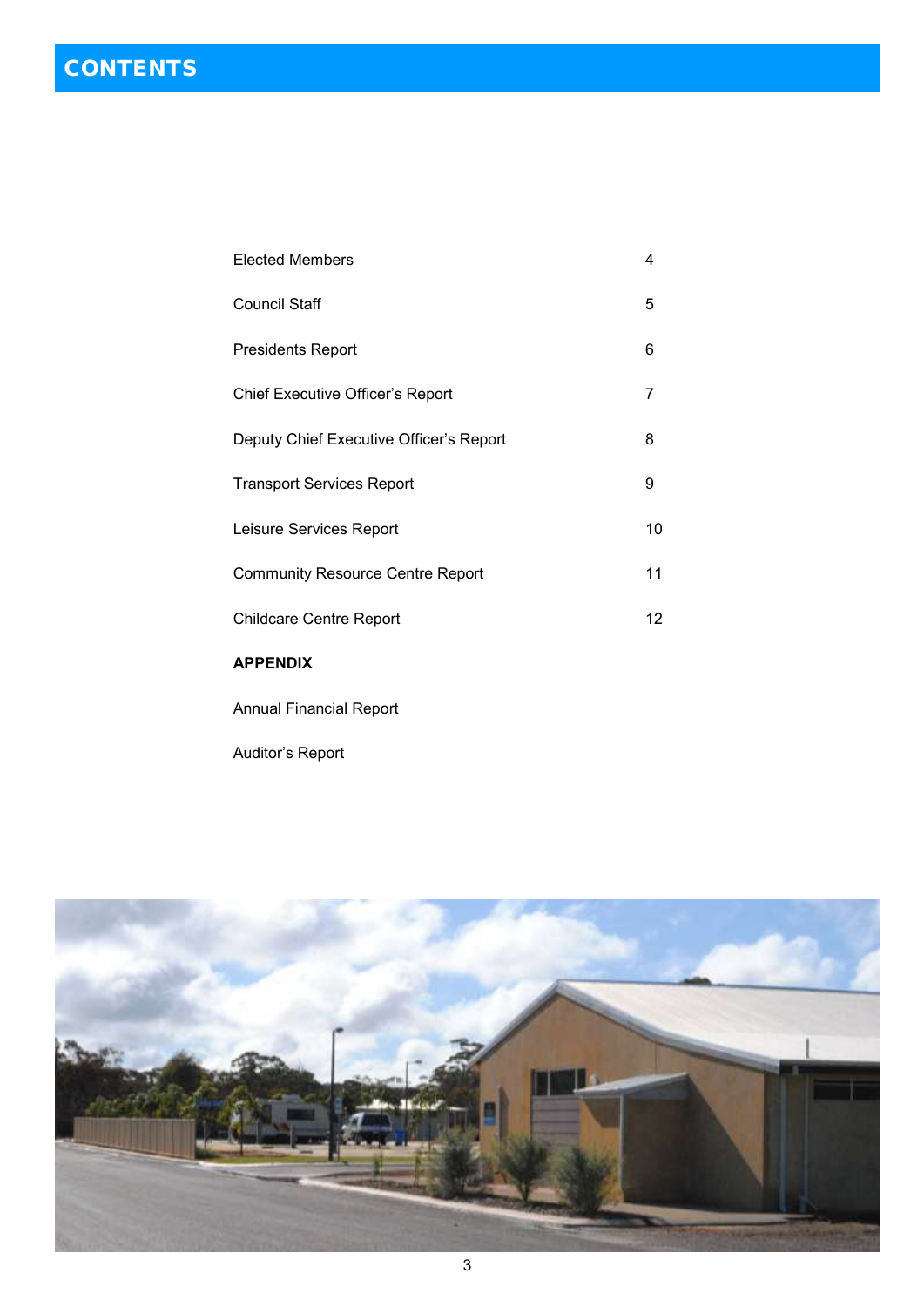# ELECTED MEMBERS

#### **CENTRAL WARD EAST WARD**

Cr Brad Taylor Tel: (08) 9880 4074 Retiring 2015

Cr Rob O'Brien Tel (08) 9880 8007 Retiring 2013

#### **WEST WARD TOWN WARD**

Cr Barry West – Deputy President Tel (08) 9880 9021 Retiring 2015

Cr Rodney Duckworth Tel (08) 9889 0076 Retiring 2013

Cr Mathew Ledwith Tel (08) 9889 0046 Retiring 2013

#### **COUNCIL MEETING INFORMATION**

Cr Jim Sullivan – President Tel (08) 9875 1043 Retiring 2015

Cr Rob Pittard Tel (08) 9880 1099 Retiring 2015

Cr Haydn McInnes Tel (08) 9880 1215 Retiring 2015

Cr Anthony Dearlove Tel (08) 9880 8113 Retiring 2013

Full Council meetings are held on the third Wednesday of the month commencing at 1.00pm. By resolution, no meeting is held in the month of January. Residents are reminded that a 15 minute public question time is held at the beginning of each meeting where questions may be asked, with or without notice, of any issue considered relevant to the operation of the Council. In some cases prior notification of a proposed question is considered prudent, particularly if the matter requires some research. Residents are also permitted to attend the whole Council meeting if desired, however are not permitted to speak (unless directed by the President) or take part in debate on any agenda item. Agendas are finalised on the preceding Friday and are available to the Councillors and the public prior to the Meeting.

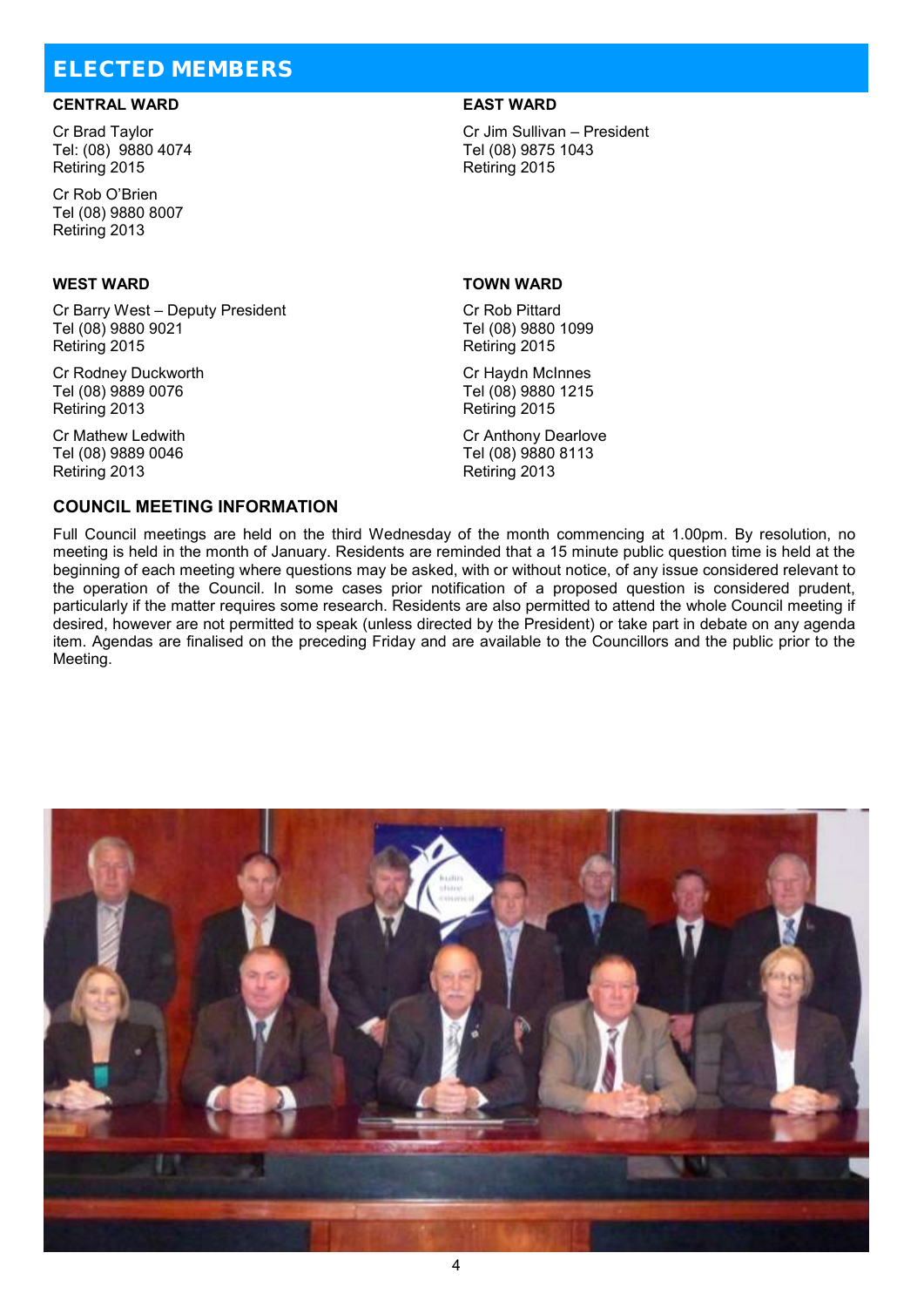# COUNCIL STAFF

| <b>POSITION</b>                                                       |                       | <b>EMAIL</b>               | <b>AFTER HOURS</b> |
|-----------------------------------------------------------------------|-----------------------|----------------------------|--------------------|
| <b>Chief Executive Officer</b>                                        | Greg Hadlow           | ceo@kulin.wa.gov.au        | 9880 1023          |
| Deputy Chief Executive Officer                                        | Carly Bradford        | dceo@kulin.wa.gov.au       | 9880 1158          |
| Manager of Works                                                      | Len Hobson            | works@kulin.wa.gov.au      | 0427801241         |
| <b>Administration Officer</b>                                         | Rebecca Culbertson    | admin@kulin.wa.gov.au      |                    |
| Finance Officer - creditors                                           | <b>Annette Lewis</b>  | finance@kulin.wa.gov.au    |                    |
| Finance Officer - rates & payroll                                     | Robyn Ogilvie         | rates@kulin.wa.gov.au      |                    |
| <b>Executive Support Officer</b>                                      | Nicole Thompson       | project@kulin.wa.gov.au    |                    |
| <b>Community Development Officer</b>                                  | <b>Taryn Scadding</b> | cdo@kulin.wa.gov.au        |                    |
| Senior Project Officer                                                | Gen Whisson           | spo@kulin.wa.gov.au        |                    |
| <b>Community Resource Centre Manager</b>                              | Brooke Tyson          | rcmgr@kulin.wa.gov.au      |                    |
| <b>Manager of Leisure Services</b>                                    | Jane Ardagh           | reccentre@kulin.wa.gov.au  |                    |
| <b>Recreation &amp; Community Resource</b><br><b>Centre Assistant</b> | Simone Lockyer        | recreation@kulin.wa.gov.au |                    |
| <b>Consulting Town Planner</b>                                        | Joe Douglas           | admin@kulin.wa.gov.au      |                    |
| <b>Consulting Building Surveyor</b>                                   | Hayley Fegan          | admin@kulin.wa.gov.au      |                    |
| <b>Environmental Health Officer</b>                                   | Lauren Bosch          | lbosch@corrigin.wa.gov.au  | 0427137431         |
| <b>Plant Mechanic</b>                                                 | Denis Brandis         |                            |                    |

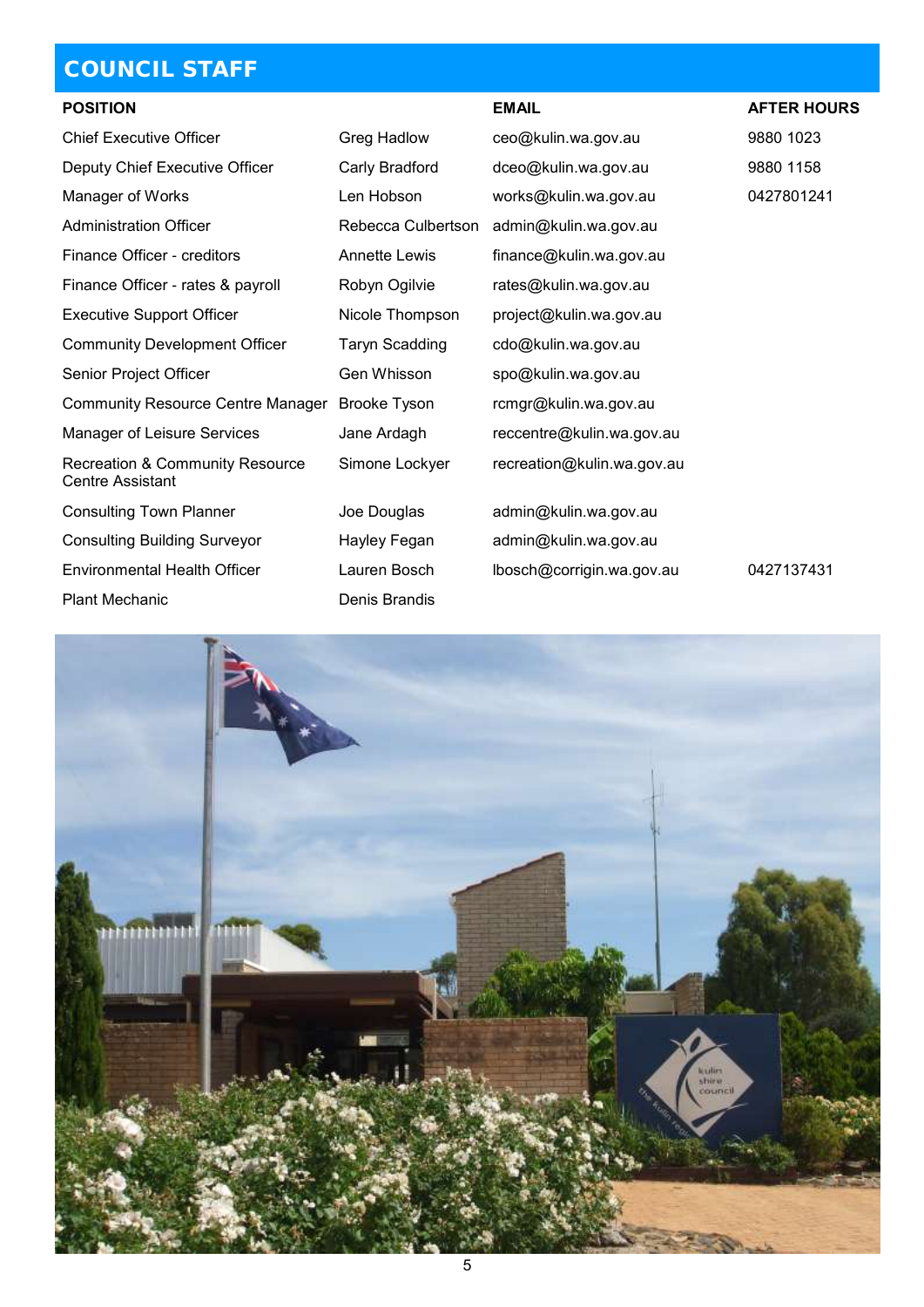## PRESIDENT'S REPORT

A chapter in the history of the Kulin Shire and Community has closed with a sense of loss on the passing of Freeman of the Shire Mr John Wilson. A valuable history and a lifetime of devotion to Kulin has moved on. John was a Roe Road Board member from 1955 - 1961, Shire Councillor 1961 – 1988 and Kulin Shire President 1970 - 1984. He was awarded the honour of Freeman of the Shire in 1985 in recognition of his commitment to Local Government and his support of Kulin, his Community. You will be sadly missed and fondly remembered John, your commitment and support will always be part of Kulin.

#### LOCAL GOVERNMENT ELECTIONS

Congratulations to Mr Rodney Duckworth, Mr Mathew Ledwith and Mr Rob O'Brien who have been re-elected unopposed for the next four years to Council.

Mr Anthony Dearlove did not seek re election to council at this current election. Thank you Anthony for your contribution to the Council and Kulin Community during your time on Council. Best of luck to the two nominees Mrs Rebecca Meikle and Mr Grant Robins at the forthcoming Local Government Elections in October.

#### SHIRE AMALAGATIONS

Following the review of the Metropolitan Councils with the proposed changes to Perth's Local Government boundaries, rural Council changes have been suspended for a period of time, the actions by the State Government to pursue Council 's reconstruction has not been abandoned only suspended until the Metropolitan (Perth) decisions are completed.

#### **PROJECTS**

During this past year shire residents, friends and visitors enjoyed attending the Official Opening of The Tin Horse Highway, which, when completed will include the new Tourism precinct in Johnston Street and a new War Memorial.

#### FUEL

The new Fuel facility is now operating, despite a few minor delays in the teething stages, it is a great outcome for the Community, District and the Kulin area.

#### CAMP KULIN PROJECT

Congratulations to Miss Tanya Dupagne and the Camp Kulin project, it is encouraging to see this endeavour come to realisation, to see it bring so much life and enjoyment to the participants, a big thank you to those who have volunteered their time and energies to have this innovative idea happening in our Shire.

#### LOCAL GOVERNMENT VISITOR

During the year Council hosted a visit from the new Minister for Local Government Mr Tony Simpson, members from surrounding Shires attended. It is important to engage with the new Minister to hear his ideas on Local Government and to get a feel for his intentions for Local Government in Western Australia.

#### RESOURCE CENTRE

Work has commenced on the new roof of the Resource Centre Building, as a first step towards moving the Shire Offices to the new premises, to combine the Resource Centre and the Shire Business Centre into one building, making a more user friendly centre for all.

#### PROJECTS

Projects are in progress in the smaller towns of the Shire. Plans are in place to re-generate the old golf course in Dudinin with trees and shrubs. In Holt Rock a Pioneer Memorial Rest area is to be established on the old tennis court site, while a new dam is to be constructed in Pingaring for stock water in drought times.

#### COUNCILLORS AND STAFF

Thank you to all councillors and staff for your endeavours and support throughout the year.

Thank you to all the contestants, volunteer support staff, and supporters of all the various sporting teams who give so much during the year, well done. A big congratulations to Kulin Kondinin Football Club for winning the EDFL Grand Final 2013.

Kulin is primarily an agricultural area, so to all those farmers and those involved in agriculture, all being well will enjoy a very good season, perhaps one of the best for a while, enjoy your endeavours with a rewarding harvest.

To the business houses who support us during the good and bad times thank you, may you also enjoy the flow on benefits of a good season.

Compliments of the season to all residents.

Take Care

**Jim Sullivan Shire President**

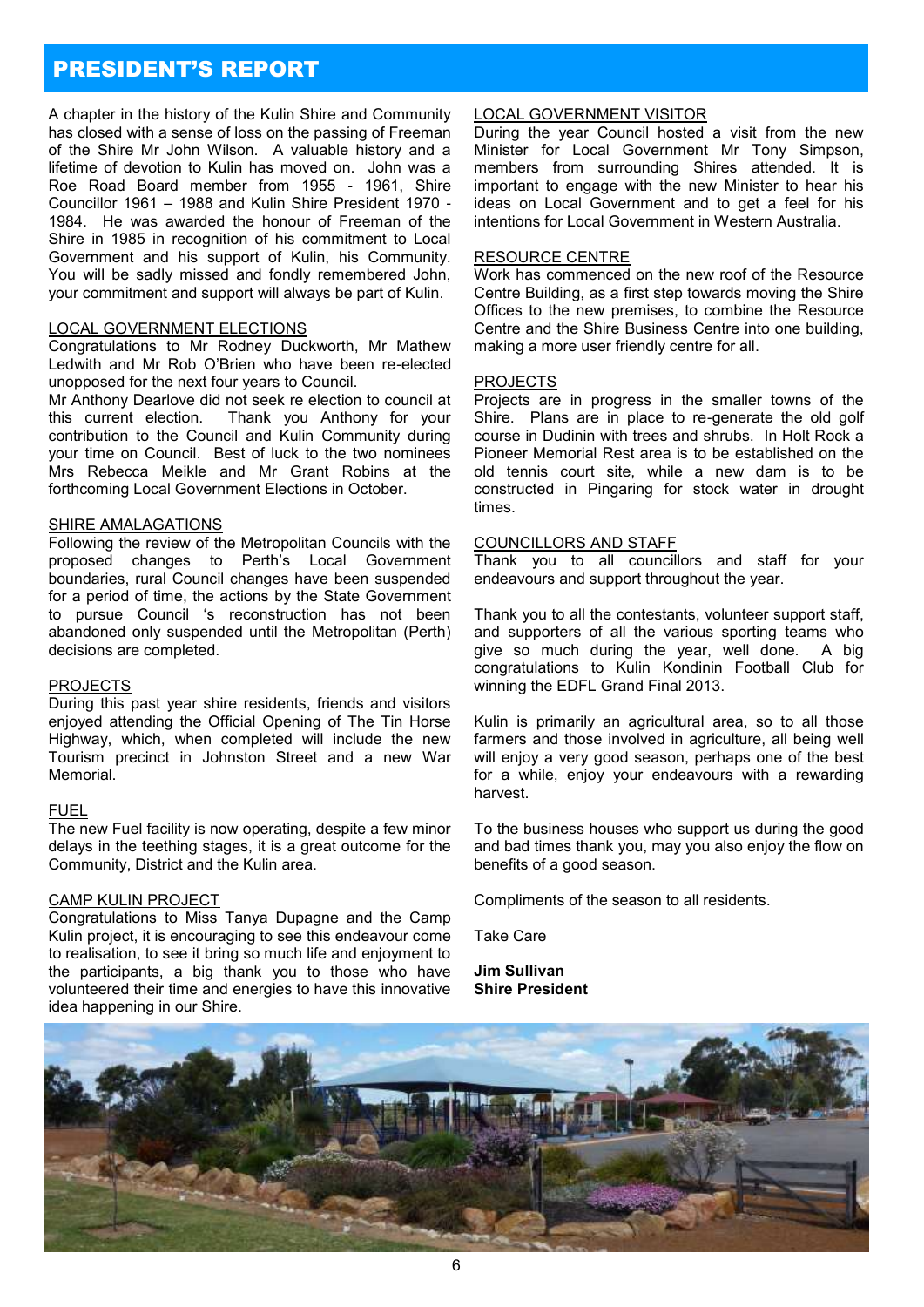# CHIEF EXECUTIVE OFFICER'S REPORT

The following is my report covering the activities of the Kulin Shire Council during the 2012/13 Financial Year.

#### **NATIONAL COMPETITION POLICY**

In accordance with statutory requirements set down in the National Competition Policy legislation, outlined below is a report on the Shire of Kulin's compliance with the requirements:

#### Competitive Neutrality

The Shire of Kulin does not have a business activity which generates a user pays income of \$200,000, therefore no obligation exists for the municipality to conduct a Public Benefits test. Nonetheless, the Shire of Kulin remains committed to the principals of Competitive Neutrality.

#### Legislative Review

The Shire of Kulin has reviewed some Local Laws and has concluded that none restrict competition in anyway. Nonetheless, the Shire of Kulin remains committed to the principals of Legislative Reform.

#### Structural Reform

The Shire of Kulin has no obligations for structural reform. Nonetheless, the Shire of Kulin remains committed to the principals of Structural Reform.

#### **DISABILITY SERVICES PLAN**

Council continues to remain committed to the Disability Services Plan and will undertake improvements to ensure ongoing access to Council Property and Services for people with disabilities as funds become available.

#### **FREEDOM OF INFORMATION**

The Shire of Kulin will provide information to people requesting it from Council. Should a request not be met satisfactorily, then a Freedom of Information Application can be lodged with Council. During the year ended 30 June 2013, no Freedom of Information Applications were received.

#### **RECORD KEEPING PLAN**

The Shire of Kulin is committed to ensure that all staff, contractors and elected members maintain compliant record keeping practices. New staff are required to complete an induction program and ongoing training with regards to recordkeeping requirements. Accordingly Council continues to maintain a recordkeeping system to be fully compliant with the relevant legislation. An amended Recordkeeping Plan was submitted to the State Records Commission in July 2013.

#### **Greg Hadlow Chief Executive Officer**

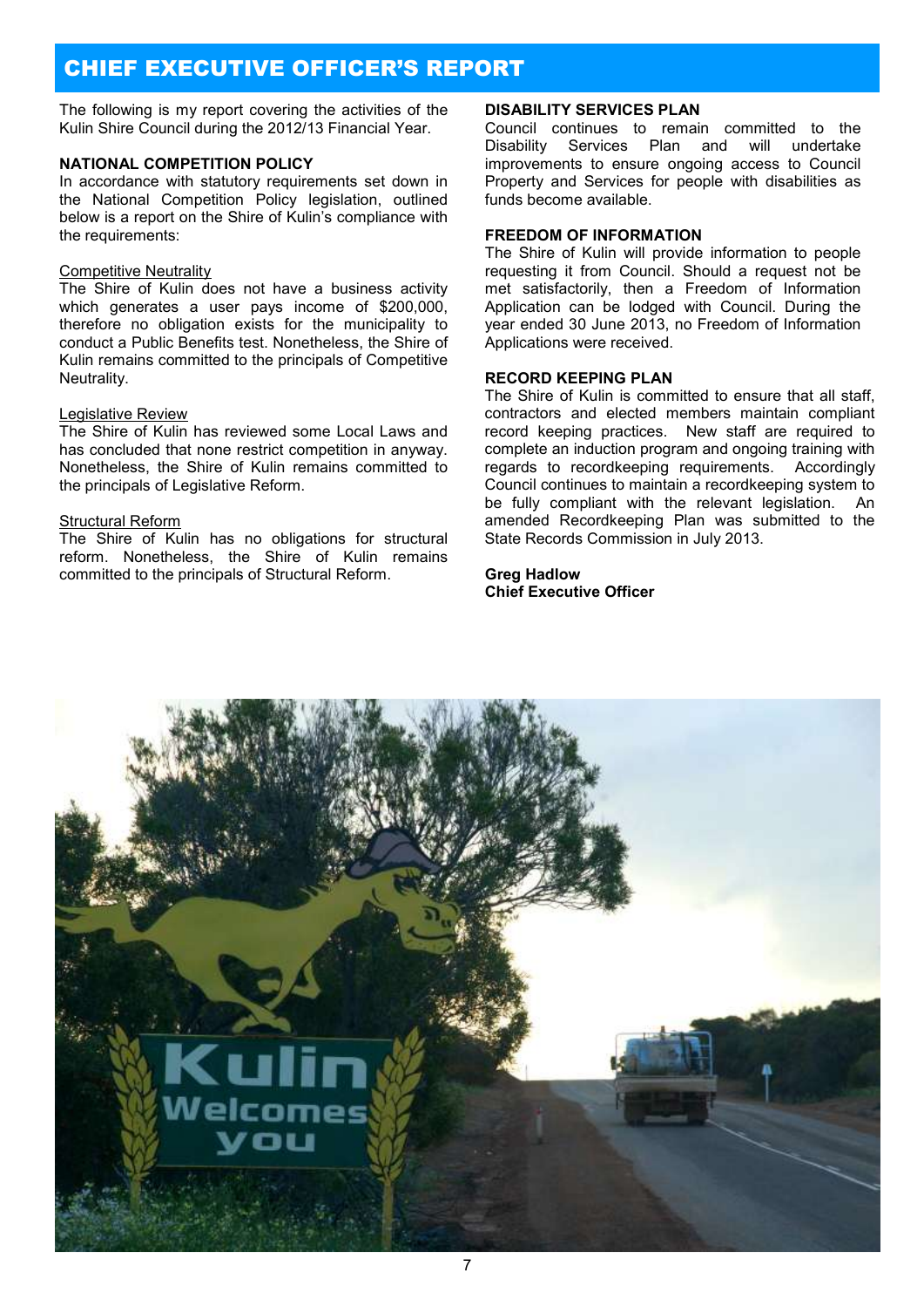# DEPUTY CHIEF EXECUTIVE OFFICER'S REPORT

Responsibility of this position includes finance, rating, information technology & customer service.

#### **FINANCE**

#### **Loans**

In June 2013 Council paid out the Country Housing Authority Community Bank Residence Loan and the Bendigo Bank Subdivision Loan. This reduced our total amount on borrowing from \$1,690,493 to \$1,112,767 at 30 June 2013.

|              | Loan 57 WA Treasury<br><b>Freebairn Recreation Centre</b> | \$135,740   |
|--------------|-----------------------------------------------------------|-------------|
| Loan 58      | Bendigo Bank<br><b>GEHA Project</b>                       | \$511,377   |
|              | Loan 60 WA Treasury<br><b>Aquatic Centre</b>              | \$465,650   |
| <b>TOTAL</b> |                                                           | \$1,112,767 |

#### **Reserve Accounts**

The total balance of reserve holdings at 30 June 2013 was \$1,587,885. These funds are currently being held on Term Deposit with the Bendigo Bank. The interest is added to the principal at maturity. At 30 June 2013 the reserve balances were as follows;

| \$130,877   |
|-------------|
| \$141,972   |
| \$56,425    |
| \$80,720    |
| \$215,825   |
| \$33,366    |
| \$199,060   |
| \$71,201    |
| \$25,000    |
| \$120,000   |
| \$13,439    |
| \$500,000   |
| \$1,587,885 |
|             |

#### **Budgeting**

All residents, clubs and groups are advised that budget submissions for any proposed works are to be lodged with Council in April each year. A copy of the 2013/14 budget is available on the Shire website [www.kulin.wa.gov.au](http://www.kulin.wa.gov.au/) and upon request.

#### **Salaries**

Under the Local Government (Administration) Regulations 1996, Local Governments are required to report the number of employees entitled to an annual salary of \$100,000 or more. In the 2012-13 financial year the Shire employed one staff member whose salary was over this threshold, being within the \$120,000-\$130,000 salary band.

#### **Grants**

The following grants were received during the year;

| <b>Grants Commission</b>                                                      | \$680,032 |
|-------------------------------------------------------------------------------|-----------|
| <b>Grants Commission 13-14 Advance</b>                                        | \$766,512 |
| <b>ESL Bush Fire Allocation</b>                                               | \$31,120  |
| <b>ESL SES Allocation</b>                                                     | \$12,880  |
| <b>Black Spot</b>                                                             | \$26,020  |
| <b>Regional Road Group</b>                                                    | \$325,000 |
| Roads to Recovery                                                             | \$172,772 |
| <b>Wheatbelt Development Commission</b><br>Roe Regional Business Case Funding | \$15,968  |
| Natural Resource Management Dudinin<br>Golf Course revegetation               | \$23,000  |
| <b>CSRFF Kulin Aquatic Centre Blankets</b>                                    | \$12,146  |
| <b>CSRFF Dudinin Tennis Court Lighting</b><br>Upgrade                         | \$7,856   |
| Lotterywest Tin Horse Highway walk<br>path                                    | \$14,700  |
| <b>AWARE Program</b>                                                          | \$10,000  |
| Cat Act Implementation Grant-Capital                                          | \$10,140  |
| Cat Act Implementation Grant                                                  | \$10,000  |
| Royalties for Regions-Resource Centre<br>Roof replacement                     | \$360,360 |

#### **RATING**

A schedule of rates imposed in the 2012/13 year forms part of the Annual Financial Report attached to this report.

Rate debtors increased from \$45,964 at 30 June 2012 to \$76,933 at 30 June 2013. Council procedure is being followed to recover these debts.

#### **CUSTOMER SERVICE**

#### **Administration Office & Community Resource Centre**

The Shire continues to strive to ensure both residents & visitors of the Shire of Kulin receive a satisfactory level of customer service. Both the Shire Administration Office and the Community Resource Centre are open Monday to Friday from 8.30am to 4.30pm.

#### **INFORMATION TECHNOLOGY**

The Shire is continually looking to better Information Technology to ensure that we are delivering the best level of service possible.

The 12/13 financial year saw the creation of a Council Facebook page and a new Council website. Residents are encouraged to 'like' our Facebook page to automatically receive updates on the happenings in the Shire and to regularly check our website.

#### **Carly Bradford Deputy CEO**

8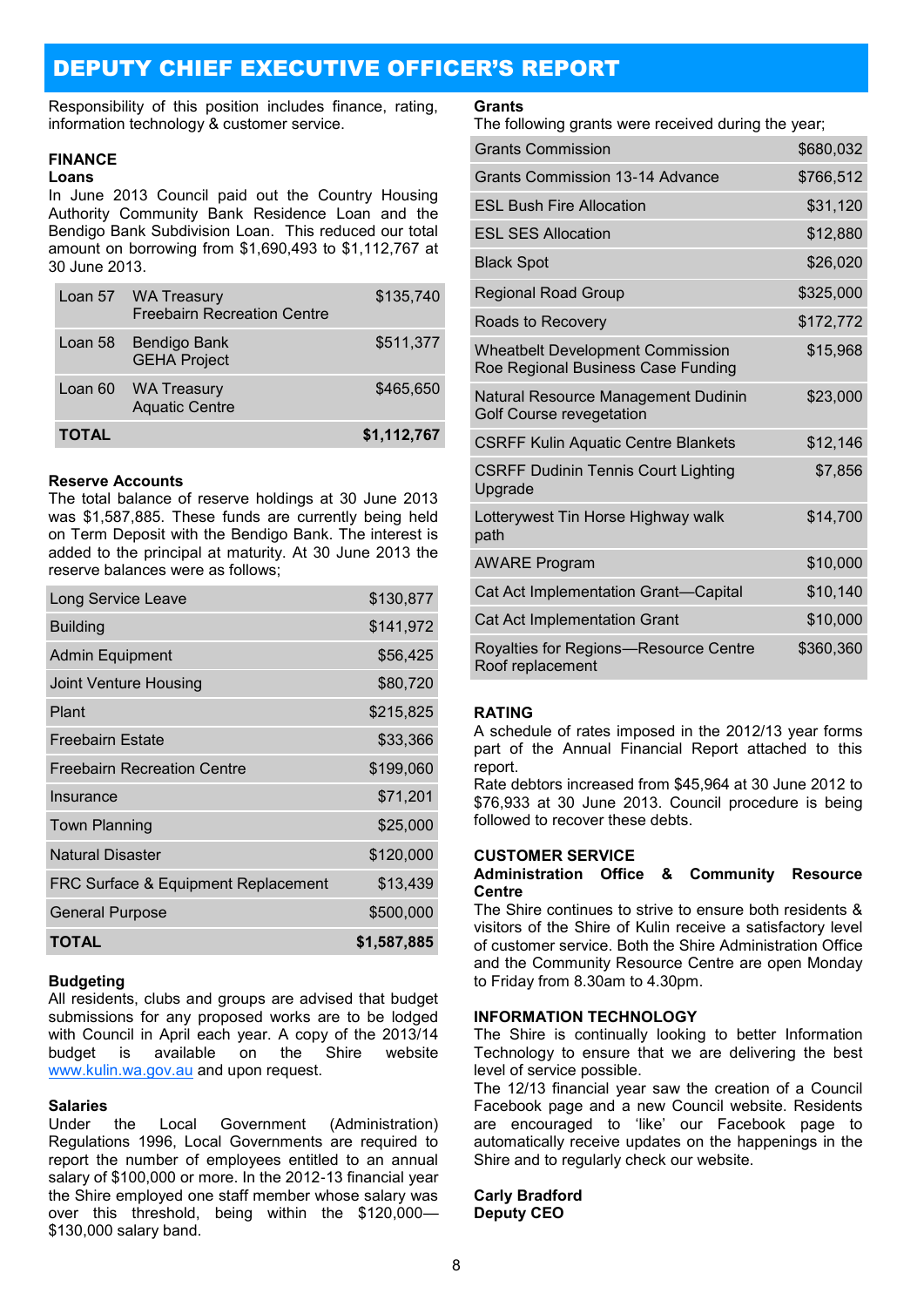# TRANSPORT SERVICES REPORT

#### Transport Services is responsible for the:

- management of infrastructure assets including road networks, drainage, parks, gardens and waste management
- co-ordination of private works jobs
- street signage

#### **The following road program was completed during the 2012/13 financial year;**

#### **Regional Road Group Funding**

| Tarin Rock North Rd | Reconstruct & seal         | 4.0km   |
|---------------------|----------------------------|---------|
| Allen Rock Rd       | Reconstruct & gravel sheet | - 3.7km |

#### **Roads to Recovery Funding**

| Jones Rd        | Mulching road verges        | \$7,500 |
|-----------------|-----------------------------|---------|
| Commonwealth Rd | Mulching road verges        | \$7,500 |
| Varley North Rd | Widen, reconstruct & gravel | 5.6km   |

#### **Own Resources**

| Henderer Rd        | Widen, reconstruct & gravel | 4km               |
|--------------------|-----------------------------|-------------------|
| Paperbark Rd       | Widen, construct and gravel | 1.5km             |
| <b>Hopkins Rd</b>  | Widen, construct and gravel | 3.0 <sub>km</sub> |
| Fotheringham Rd    | Widen, construct and gravel | 3.3km             |
| <b>Boundary Rd</b> | Widen, construct and gravel | 3.0 <sub>km</sub> |
| <b>Black Spot</b>  |                             |                   |
| Kulin Dudinin Rd   | Realign corner & seal       | \$37,630          |

### **Grain Freight Program**

| Kulin West Rd | Construct new road through shire    |
|---------------|-------------------------------------|
|               | paddock linking up with Corrigin Rd |

### **Main Roads WA**

| Williams Kondinin Rd,<br>Jitarning | Completion of 110SLK-114 SLK   |
|------------------------------------|--------------------------------|
| Williams Kondinin Rd.              | Commence construction 114 SLK- |
| Jitarning                          | <b>117 SLK</b>                 |

#### **Miscellaneous Works**

Winter Grading Summer Grading Gravel Patching Town Streetscape Roadside Vegetation Centre Line Marking General Maintenance

#### **Other**

Gravel Sheeting Clearing Drainages

**Len Hobson Manager of Works**









Grain Freight works to Kulin West Rd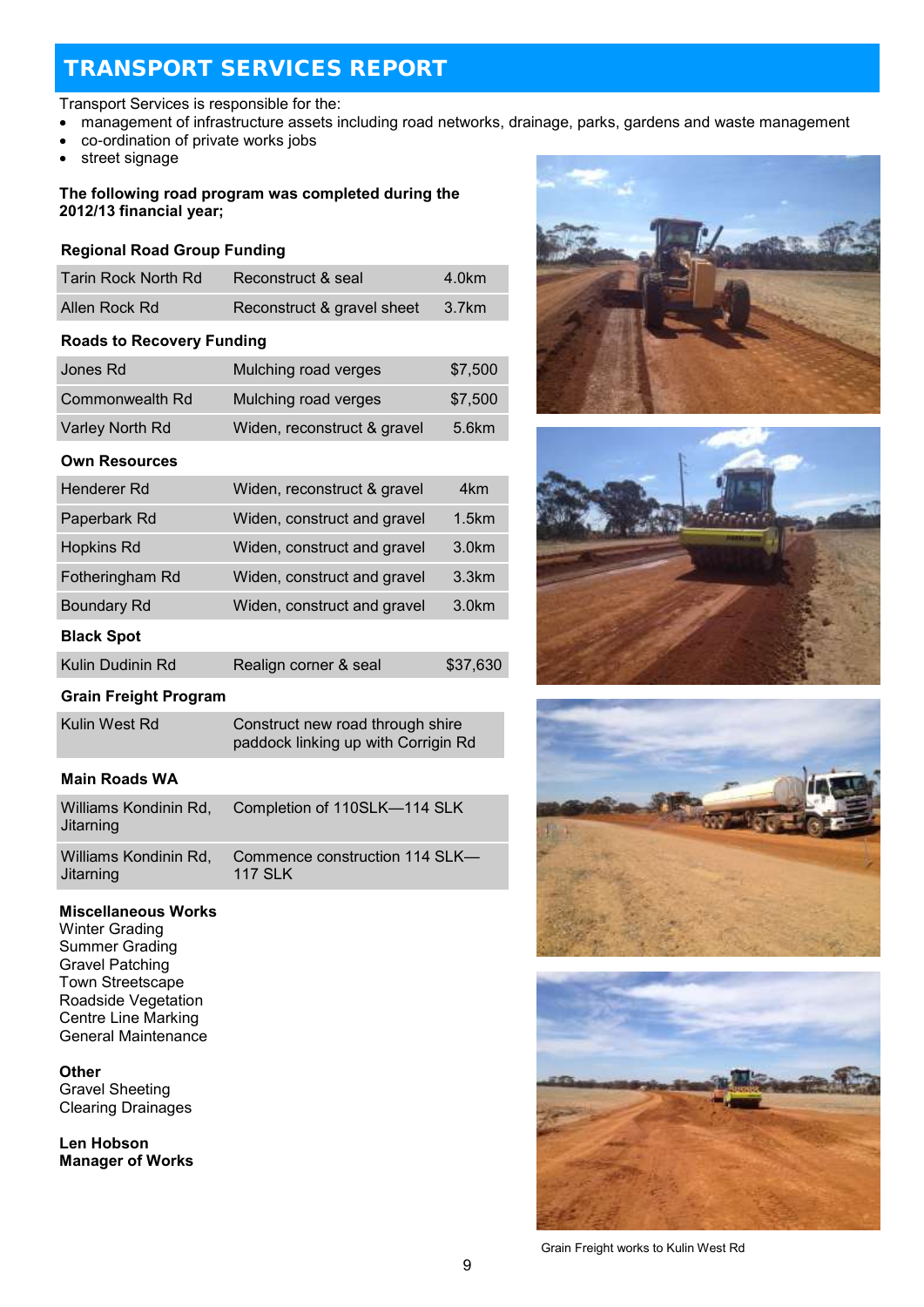# LEISURE SERVICES REPORT

Yet another year has passed and things are continually improving at the Freebairn Recreation Centre (FRC). Having been in the position of Manager for a little over a year now, I think I am finally getting my head around things and look forward to improving the services and facilities here in the near future.

#### **Global Good Foundation Camps/Camp Kulin**

October 2012 saw the first Global Good Foundation Camp held in Kulin. Thanks to the forward thinking of Yvonne Bowey, we have held 2 more camps since then, and are now lucky enough to have former GGF Director Tanya Dupayne as part of our shire staff team. Tanya is now heading the newly formed 'Camp Kulin' initiative and will be facilitating kid's camps throughout the year on behalf of the shire. This is a fantastic initiative which will utilise our recreation and accommodation facilities all year round.

#### **Great Gatsby Casino Night**

The Great Gatsby Casino Night was an event not many will forget. 4 full sized casino tables, red carpet entry, door prizes and a 7 person Grand Final play off, were just a few highlights of the evening. The '1920's glamour' theme gave everyone a chance to channel their inner 'flapper' and they definitely did not disappoint. With Best Dressed Female going to Jennie McInnes for her glitzy pink number, and Best Dressed Male awarded to Richard Bradford for his black and white two piece, with a complimentary scarf. The overall winner of the evening was Kim Brandis who received a Harvey World Travel, travel voucher valued at \$500. A huge thankyou to everyone who attended, and to the Junior Football Club for providing us all with dinner on the night.

#### **Kulin Aquatic Centre**

The 2012/13 summer season was another great one for the Kulin centre. With almost 10,000 people visiting our new facilities, the water slide was once again a great attraction. New shades sails were erected in late February, providing another attractive element to our already bright and inviting facility. With Simone Lockyer taking on half of the aquatic management responsibilities this year, I believe it will be another fantastic season. See you all there in November.

#### **Events & Usage**

Each year a record is kept of all functions, seminars, fixture events and training sessions held at the FRC. During the 2012/2013 year –

- 112 events & Seminars were held.
- 73 home sporting fixtures
- 58 social sporting fixtures
- 86 training nights

Records of the 2012/2013 year show that the events listed have attracted approximately 12,886 people to the centre.

#### **Sporting Clubs**

I would like to take this opportunity to thank the Sporting Clubs for their continued support of the FRC. We are extremely lucky to have such amazing facilities in our

community and seeing our sporting clubs make such great use of them over the sporting season is fantastic. A special thanks must go to the Junior Basketball Club for purchasing new square recording tables for the centre. They have been put to good use on a number of occasions.

#### **Staff**

Each year the FRC staff plays a huge part in the success of the centre. I would firstly like to thank Simone Lockyer, who has recently come on board as our new Rec Assistant/Bar Manager. Simone has been a fantastic addition to the FRC staff, with her enthusiasm and fresh ideas adding another element to the bar area.

To all the casual bar staff, thank you for all your hard work, and to Sarah, who has now been with us for almost 6 months, thank you.

A huge thankyou must also go to Joy Adams and Betty Tyley who work extremely hard to maintain the high standard of cleanliness at the centre. Your early morning starts and late night loads are very much appreciated – thank you.

And lastly I would like to thank all the outside staff and maintenance crew who help around the centre. Whether it be setting up functions, laying the carpet or simply fixing a door handle, all of your work is very much appreciated, thank you.

#### **Appreciation**

Lastly I would like to thank the FRAC committee for their continued support throughout the year. I look forward to working with you all in the year ahead to explore new and exciting ventures for the FRC and our community.

#### **Jane Ardagh Manager of Leisure Services**



Great Southern Colts Carnival June 2013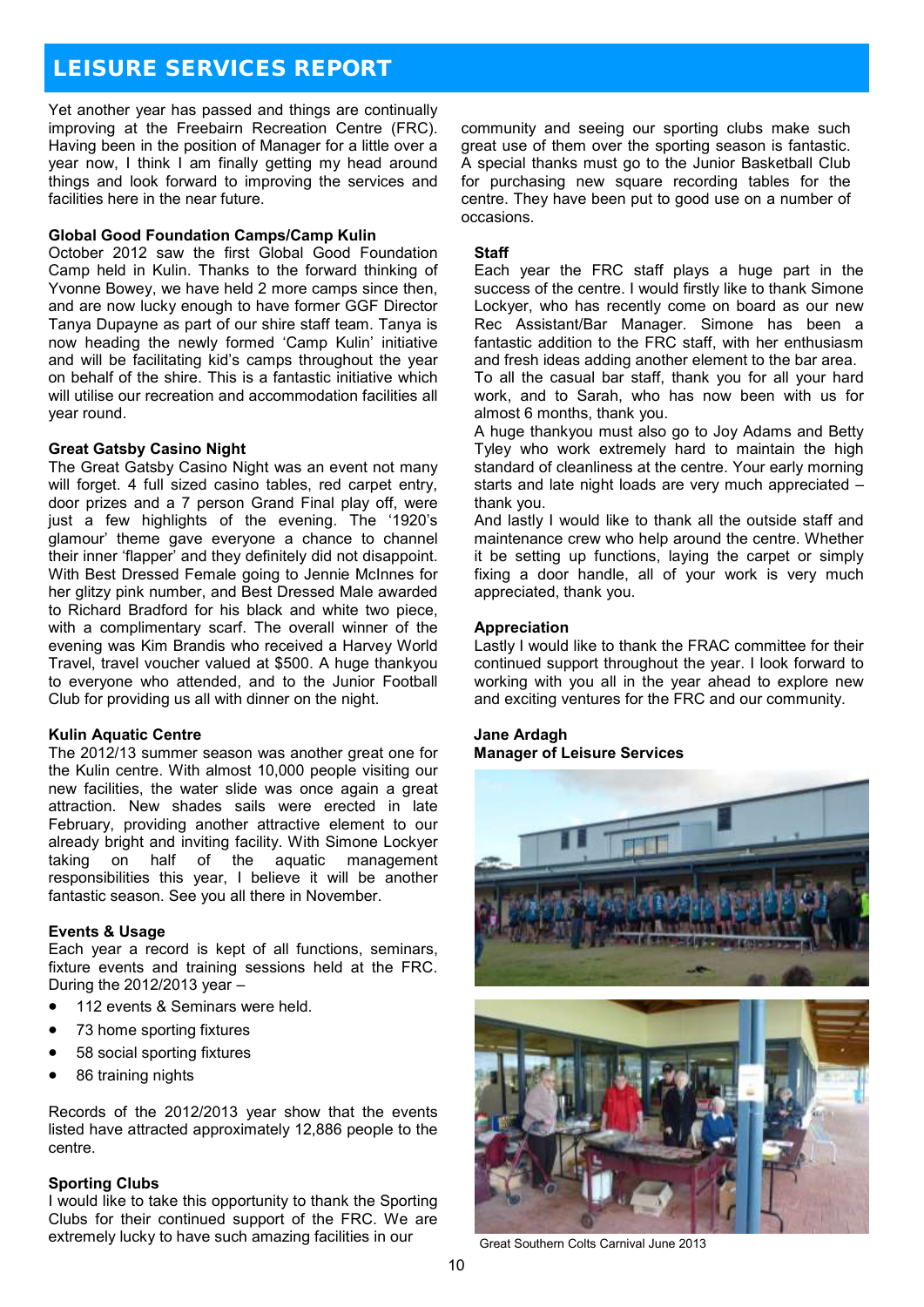# COMMUNITY RESOURCE CENTRE REPORT

The Kulin CRC had staff changes and restructuring in the last financial year. Annette Lewis has been positioned at the Shire office to complete her Finance role, Gen Whisson has moved into CRC Office One to continue with her special projects work and Simone Lockyer is basing herself 3 days a week at the front counter to assist with CRC duties and other Shire tasks such as OH & S. Pool organisation and FRC duties.

The Kulin CRC has been very fortunate in the last financial year with securing \$75,900 in funding from the Department of Regional Development and Lands (now called Dept. of Regional Development). This funding goes towards operating expenses, governance expenses and costs and equipment required for the financial years planned activities.

Activities that have contributed to the Kulin CRC over the 2012-2013 financial year are:

- Tin Horse Highway Books 'Much more than Metal' have been selling well with Visitors to Kulin and the local community with great feedback on having a cheap souvenir available.
- Building hire has contributed to our steady income stream with having employment and disability services meeting once a fortnight in Lesser Hall. We also continue to house a full time Grain Marketer and full time Agronomist.
- Haines & Robertson Lawyers came to Kulin for a community information session that included Wills mid -2012, they also did site visits to farmers with great feedback from all.
- The Kulin Kindy and Pre Primary children came to the CRC and Health Centre on a Community Tour to see the services available at both centres.
- The Department of Immigration visited Kulin for an information session on Skilled Migrants for our region.
- We continue to have support from Edith Cowan University by completing several Exam Supervisions over the past year.
- The Small Business Centre of Eastern Wheatbelt conducted a Facebook information session for local business on how to promote their businesses. Follow up sessions will be continuing.
- Wheatbelt Optic contacted the Kulin CRC to see if they could provide another service for our town. We have had great feedback from both the community and Wheatbelt Optic on the support. We hope to continue this relationship with them to provide this service regularly. Thank you to the Health Centre for their support and assistance.
- Card Making Classes have taken off. 2 classes have been held so far and we envisage these classes to be available once a month or once every 6 weeks on an ongoing basis.

• The Kulin CRC has been supplying Joy Adams -Caravan Park Caretaker with 'Kulin packs' to give to people as they check in. Its covers all the information of the caravan park aswell as community and tourism information. We hope that these packs make Visitors feel a part of our community and stay that little bit longer to explore our region.

The Kulin CRC has many activities in the pipeline for 2013-2104 and we look forward to another exciting year ahead.

**Brooke Tyson Manager**



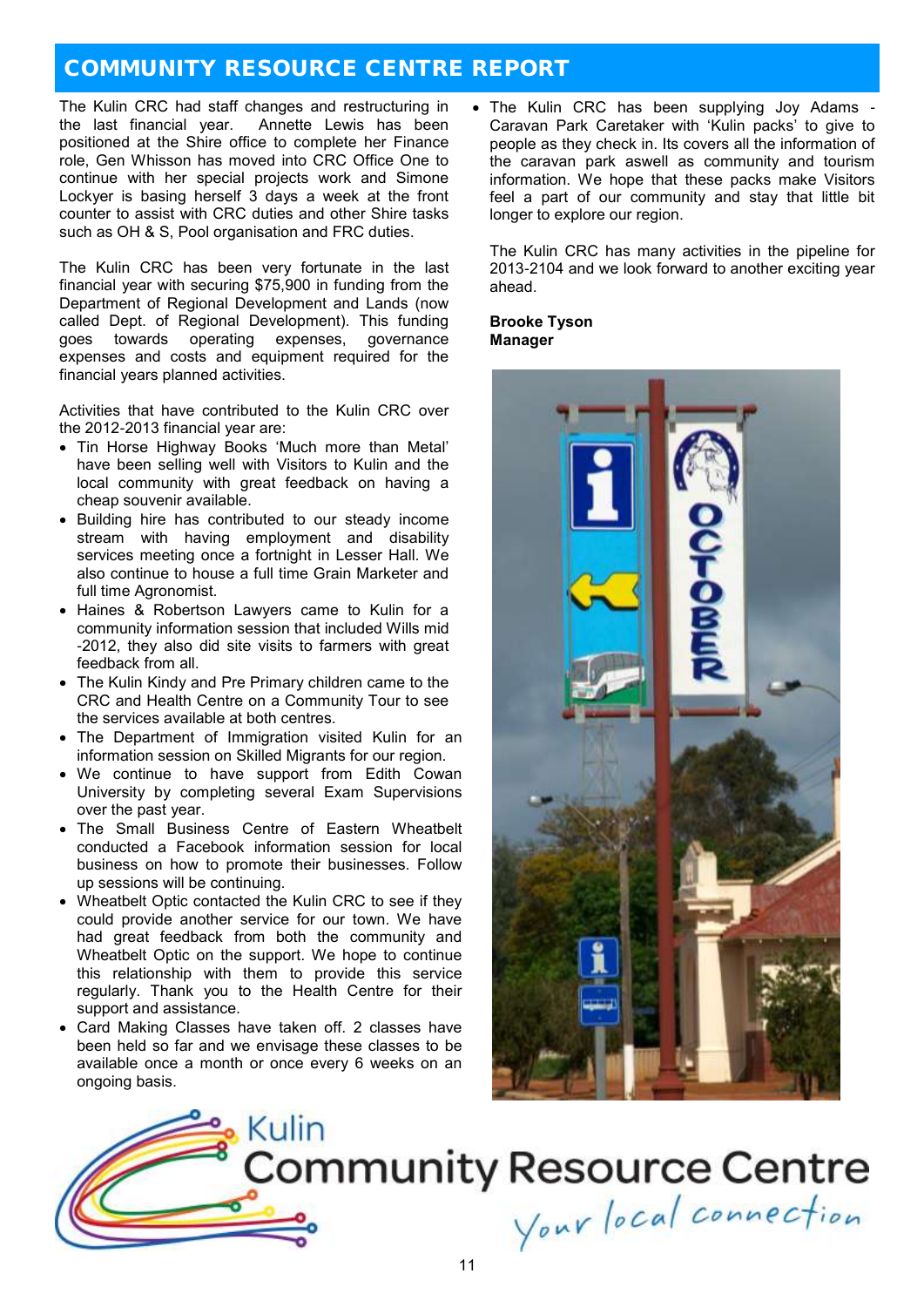# KULIN CHILD CARE CENTRE REPORT

Kulin Child Care Centre has been a hub of activity and change in the past year. We again have see fantastic numbers at the centre, with all days in operation requiring at least two staff members. The support we get from the community and the Shire is wonderful and is an essential contribution to the success of the centre.

#### **Staffing**

We have had a number of staff changes in the past year. It is with great pleasure that we welcome Tanya Sands to the Supervising Officer role of the centre. Tanya began employment at the Centre in January 2012 and has made excellent contributions to the management and administration of the centre.

Barbara Bunworth and Sarah Reader continue to be permanent part time caregivers. This year both Barbara and Sarah have undertaken studies and we are very pleased that Sarah has completed her Certificate III qualifications, while Barbara is part way through her Diploma studies. Their commitment to furthering their qualifications is of great benefit to the centre.

As our numbers of children have increased, so has our reliance of relief staff. We are very fortunate to have Dee Carroll, Michelle Randall and Nanette Wilson regularly at the centre. They are a huge asset to our centre and we are very grateful for their continued commitment to providing excellent care to our children.

We have also had a number of staff leave the centre in the past year. Sue Knapp finished as our Supervising Officer towards the end of 2011. We thank Sue for her wonderful efforts at the Centre. Sue made significant contributions to the growth of the centre and made it a nurturing and caring place for the children to attend. We also thank Trish Hayden, Alison Reader, Kendell Spurgeon and Matilda Pittard who have all moved on from the Kulin Child Care Centre. Your assistance was greatly appreciated.

The staff at the centre must be thanked for their continued hard work in ensuring that high quality care is given to the children attending the centre. The centre continues to have a wonderful caring and stimulating environment and this is reflected in the number of children permanently utilising the centre.

#### **Committee**

The Management Committee continue to do an outstanding job in ensuring the Centre operates effectively. A big thank you to all committee members who continue to be dedicated to improving the centre.

We thank Sarah Gangell and Renae Eva who have both left the committee. They have both been long serving members who have contributed a lot of time, effort and expertise into the committee. Thank you for your contributions.

It is with great excitement that we welcome two new members to the committee. Sharyn McAdam and Ashley Buttigig join our committee and we look forward to your contributions.

#### **Operational Aspects**

In August 2012 the Education and Care Services National Regulations 2012 became operational. Implementation of the new Regulations has resulted in additional administrative workloads for staff and the committee.

#### **Outdoor Area Upgrade**

We are currently developing a new outdoor area to further incorporate nature based play opportunities. The works will be funded via grant and fundraising opportunities and will be an exciting addition to our Centre.

#### **Taryn Scadding Management Committee Chairperson**

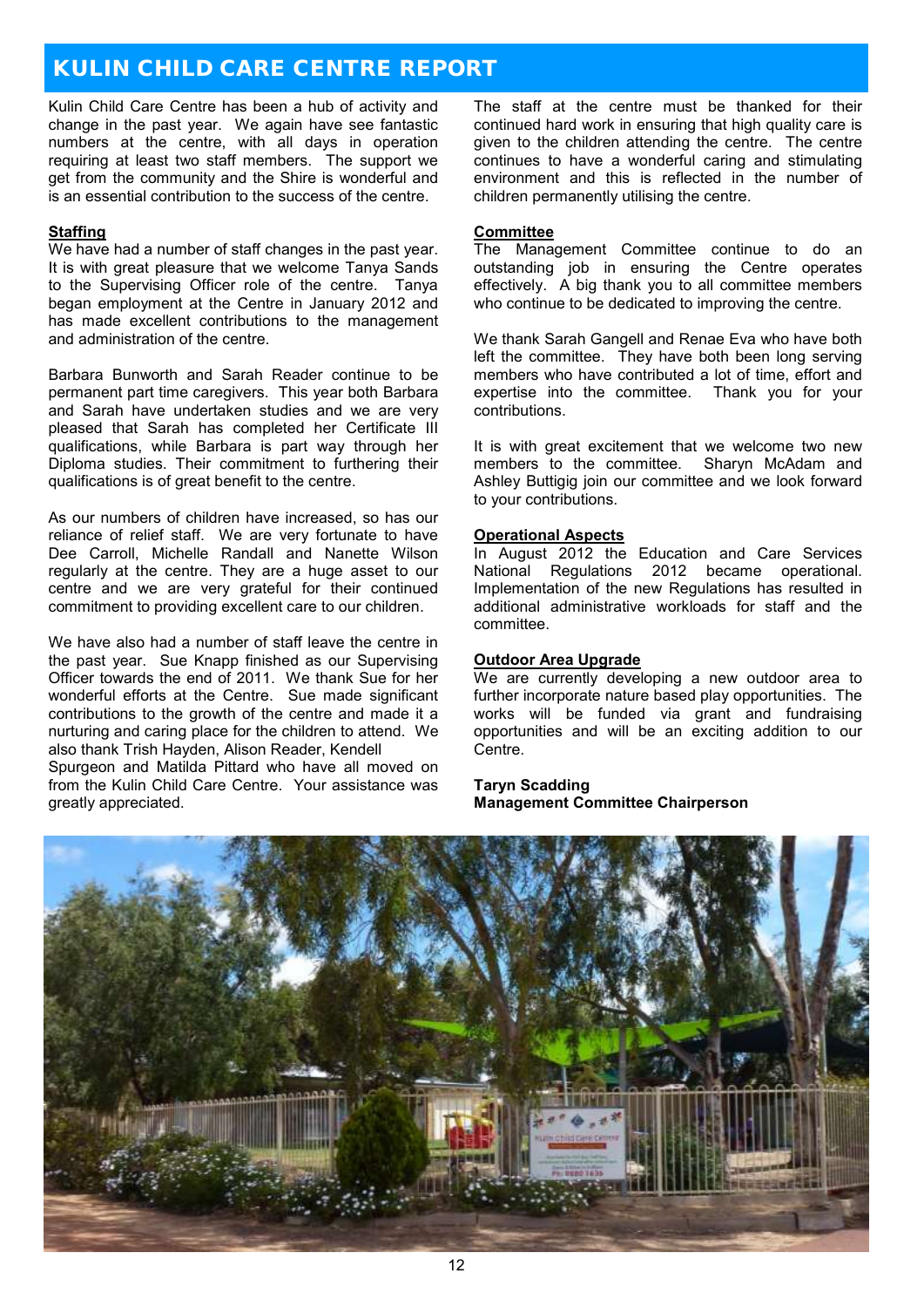# APPENDIX

Annual Financial Report